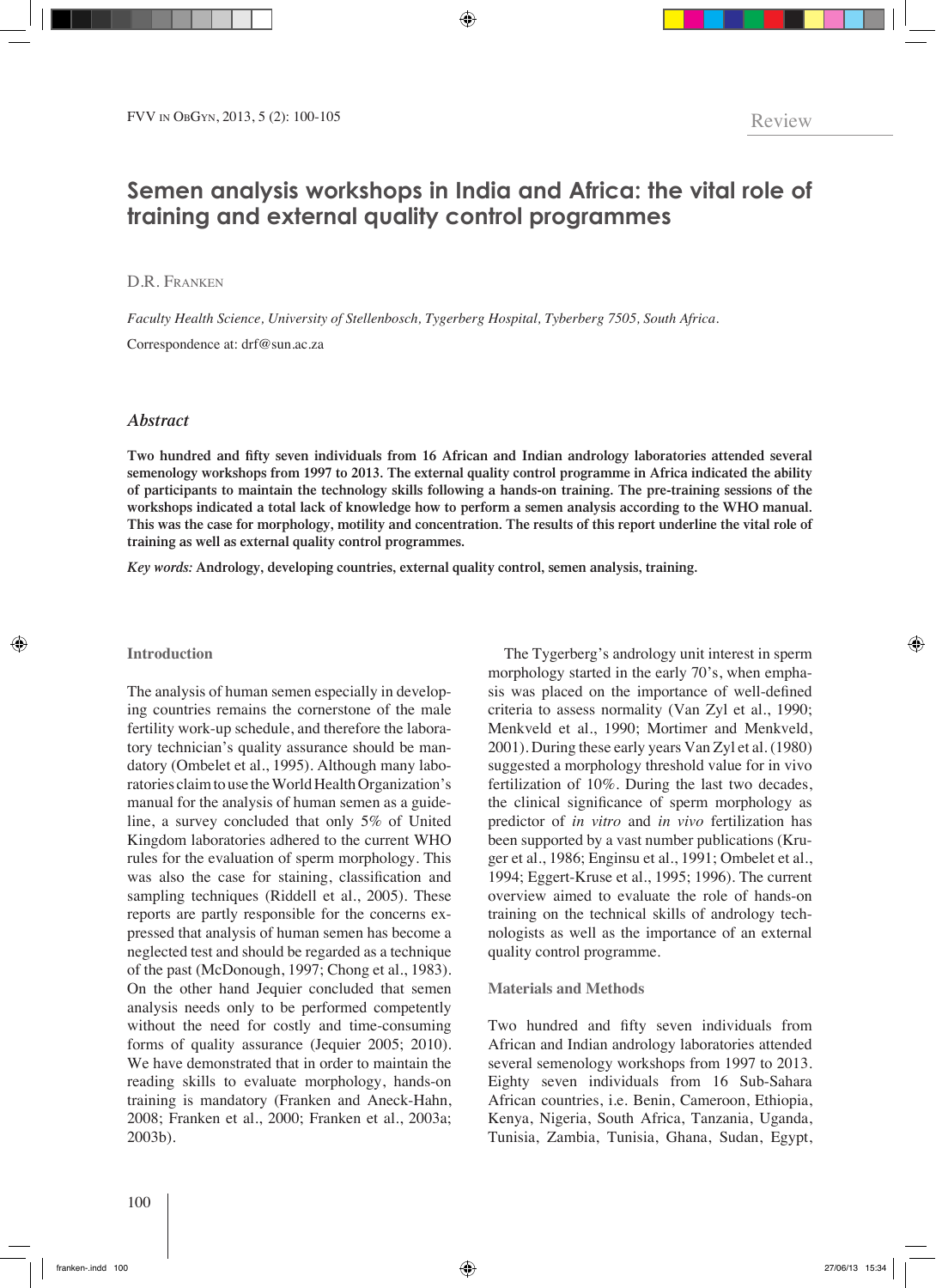Senegal and Zimbabwe were invited to participate in semenology workshops at Tygerberg Hospital. The African workshops were presented in conjunction with the World Health Organization's Special Programme of Research, Development and Research Training in Human Reproduction (HRP, Geneva, Switzerland) aimed not only to provide training opportunities for individuals in reproductive health on the one hand, but also to strengthen the service providing capacity of the region. Furthermore, 170 individuals from Indian andrology laboratories attended workshops presented in Guwahati (Institute of Human Reproduction), Mumbai, Delhi, Indore and Bangalore (Academy of Clinical Embryologists).

The format of these workshops included a preand post-training sessions. During the pre-training session delegates were provided with Hemacolor (Merck Chemicals, Cat no 1.11661./1) stained slides to record the percentage normal forms. Sperm concentration and motility were evaluated on fresh semen samples provided to each delegate. All the results were collected and stored in our workshop data basis. The pre-training results were regarded as a base line value to be used to calculate the learning after the post training session. Following the pretraining session delegates were lectured on the methodologies for sperm morphology, sperm concentration, progressive motility and vitality according the methods described in the WHO 1999 and WHO 2010 manuals.

During the morphology training sessions Power-Point projections of numbered spermatozoa were used to emphasize the criteria for a spermatozoon to be classified as normal. This session included a consensus training session during which high quality micro-photographic images of numbered sperm were projected on a large screen. Individual spermatozoa were discussed during group sessions to underline the specific aberrations responsible for the sperm to be classified as abnormal (Figure 1).

Following the training sessions, 19 individuals from 12 laboratories were enrolled to a external quality control programme over a period of 40 months (Figure 5). This QC system entailed the following: On a quarterly basis each enrolled laboratory received a set of two pre-stained Papanicolaou slides that contained sperm obtained from normo-, terato- and/or severe teratozoospermic sperm samples. Each slide was evaluated for percentage normal cells by the reference laboratory prior to shipment.

Participants had to record the percentage normal cells for these slides and forward the results to Tygerberg Hospital, where all the information is stored in a data base. The "correct" results according



*Fig. 1.* — High quality micro-photographic images of numbered sperm to be evaluated by andrology technologists.

to the reference laboratory, i.e. the percentage normal forms present on each of the slides were subsequently supplied to the participating laboratory.

For a spermatozoon to be considered normal the sperm head, neck, mid-piece and the tail must be within the limits and guidelines described in the WHO 2010 manual for the analysis of human semen. The head should be oval in shape. Allowing for the slight shrinkage that fixation and staining induce; the length of the head should be  $4.0\n-5.0\mu$ m and the width  $2.5 - 3.5\mu$ m. The length-to-width ratio should be 1.50 to 1.75. Estimation of the length and width of the spermatozoa were made with an ocular micrometer. There should be a well-defined acrosomal region comprising 40-70% of the head area. The midpiece should be slender, less than  $1\mu$ m in width, about one and a half times the length of the head, and attached axially to the head. The tail should be straight, uniform, thinner than the midpiece, uncoiled and approximately  $45\mu$ m long (WHO, 1999). This classification scheme requires that all "borderline" forms be considered abnormal (Menkveld et al., 1990).

### *External quality control programme*

From July 1999 to January 2003, each participating laboratory received 14 slide sets (28 slides) over a 40 month period. The first set of slides was shipped 3 months after the training course; a total of 286 slides were sent to the 12 participating laboratories (19 individuals).

#### *SD-score*

Due to the fact that the morphological slides used for evaluation of trainee standards were random samples from different individuals, standardization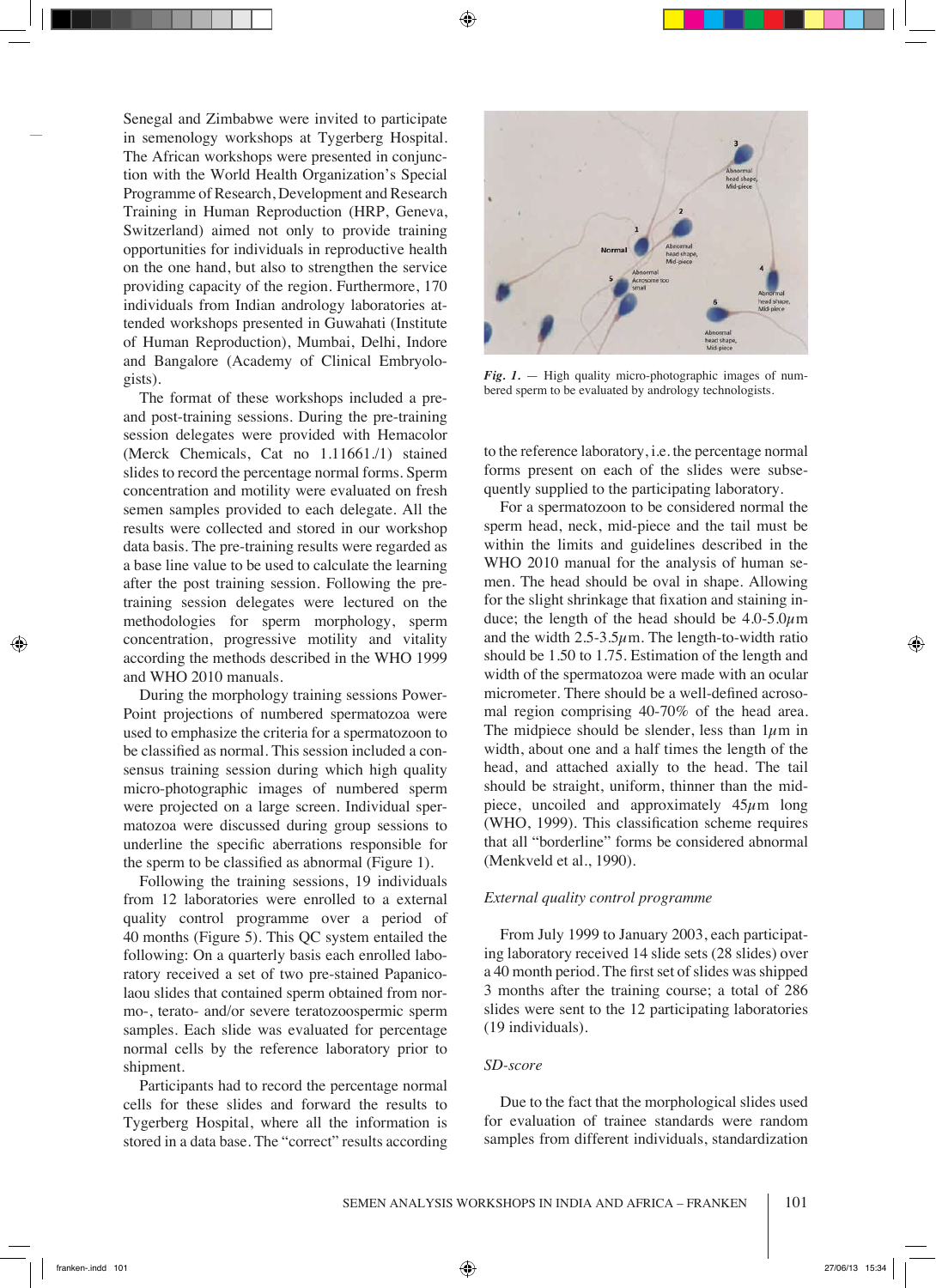was needed with respect to an index that is independent of the morphological level. The count for strict criteria for normal morphologic sperm is a binomial random variable and the variance of this variable is dependent on the mean. Let p denote the morphology score (%) for a slide. The standard deviation of this outcome is  $\sqrt{p(100 - p)}$  which clearly shows the dependence.

Under the assumption that the reference laboratory's morphology reading is the gold standard the index is the following standardised score:

```
Standard deviation (SD) score =
```
 Trainee score – Reference laboratory score SD Reference laboratory

The Tygerberg mean SD-scores were calculated of all the reference slides 1 and 2 that were dispatched to laboratories were  $10.9 \pm 6.7\%$  and  $6.7 \pm 6.5\%$  normal forms.

Each participant was evaluated on the SD-score for his/her level of agreement with the eference value. In order to understand the role of human error we choose 2 limits of error namely the  $\pm$  0.5SD and  $\pm$  0.2SD-scores. We used the limit  $\pm$  0.2SD in a previous study (Franken et al., 2003a) since it corresponded with the  $25<sup>th</sup>$  and  $75<sup>th</sup>$  percentile of the SD scores after the training. However, the present study includes the  $-± 0.5$  SD limits, since the period of evaluation was almost twice as long as the previous report.

Using the SD-scores we were able to record the sperm morphology reading ability (skills) of each trained participant over a 40 month period measured among 14 test slide sets. The individual SD-scores obtained from the pre-and post-training sessions as well as the results recorded doing the follow-up continuous quality control programme can be plotted against the period of evaluation. We classified the partaking individuals into 5 categories based on their sperm morphology reading skills (Figure 5).

During motility training PowerPoint projected video clips were used to record the different categories of sperm motility. Likewise, Neubauer counting chamber grids containing different numbers of sperm were used to train the delegates (Figure 2).

Sperm vitality was recorded using a one-step eosin nigrosin stain (Bjorndahl et al., 2003). Slides were prepared during the workshop and scored for the percentage dead (red stained) and live (unstained) sperm (Figure 3)

## **Results**

For sperm morphology we used the results reported by the delegates during the pre-and post-training sessions to establish the learning curve. The post mean is equal to -0.19 with 95% confidence interval



*Fig. 2.* — Diagram of a Neubauer counting grid illustrating the counting methodology of sperm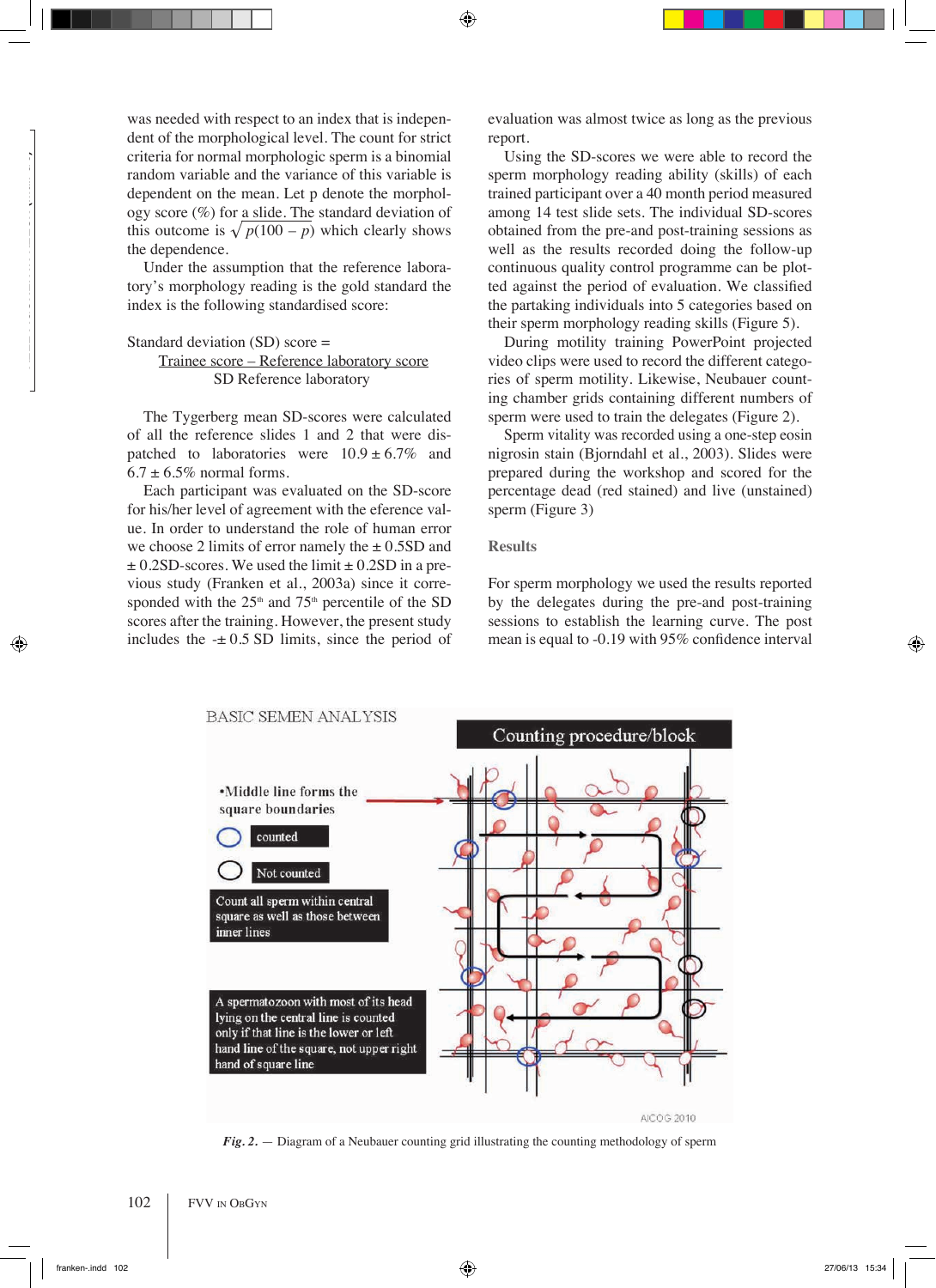

*Fig. 3.* — Vitality stained spermatozoa depicting dead (red stained) and live (unstained) sperm.

of -0.98 to 0.61. Since this interval spans 0 it shows that the mean morphology reading after training by the participants was not significantly different from 0 (Figure 4).

### *Poor reading skills*

If  $\leq$  50% readings, recorded over the evaluation period were inside the limits of error i.e. the  $\pm$  0.5SDscore, marginal reading standards were assumed.

## *Marginal reading skills*

If 51-60% readings recorded over the evaluation period were within the  $\pm$  0.5SD-score, marginal-togood reading skills were assumed.

#### *Good reading skills*

If 60-69% of the readings, recorded over the evaluation period, fell inside the limits of error i.e. the ± 0.5SD-score, good reading standards are assumed.



*Fig. 4.* — Histogram of standardized morphology scores preand post-training.

## *Excellent reading skills*

If 70-79% of the readings, recorded over the evaluation period, were within the  $\pm$  0.5SD-score, goodto-excellent reading skills were assumed.

#### *Superior reading skills*

If  $\geq 80\%$  of the readings, recorded over the evaluation period, fell inside the limits of error i.e. the  $\pm$  0.5SD-score, excellent sperm morphology reading skills are assumed.

The results recorded by the delegates for the percentage sperm with progressive motility and sperm concentration are depicted in Figure 6. In both motility and concentration evaluations the pre-training results were vastly overestimated. Overestimation seems to be more of a problem with high-concentration specimens (Brazil, 2010). As far as the evaluation of sperm concentration is concerned the results during the pre-training session showed a wide variation amongst the delegates.



*Fig. 5.* — The mean SD scores for 2 test slides reported by 19 individuals enrolled to an external quality control programme for sperm morphology.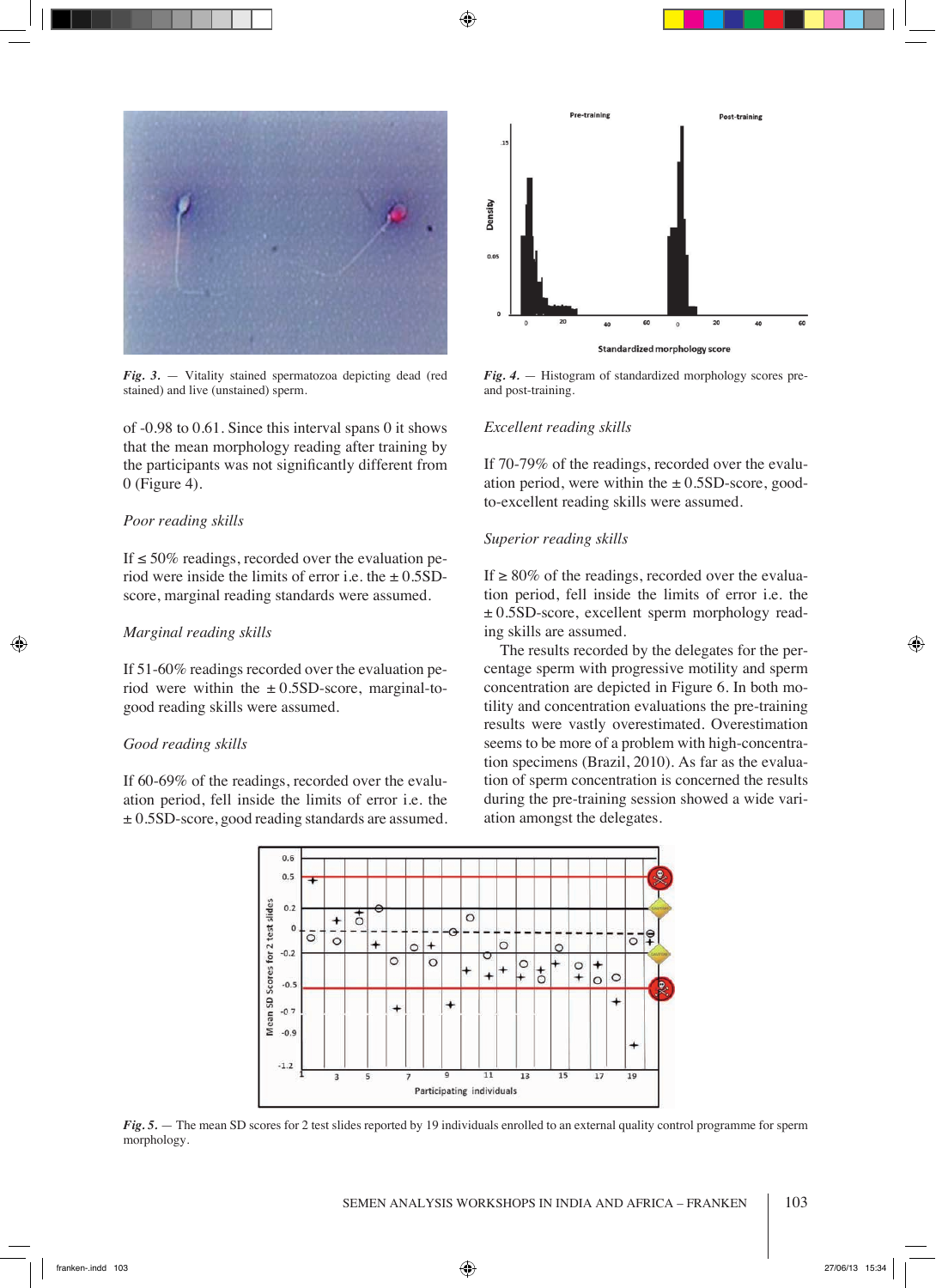

*Fig. 6.* — Pre- and post-training Sperm concentration values recorded by laboratory technologists'. Box-Whisker plots illustrating the percentage difference from the reference value for sperm concentration and progressive motility during pre- and post-training sessions.

**Discussion**

Laboratory technologists are often confronted with the question 'How good are we at evaluating the semen sample?' As the analysis of human semen in developing countries still remains the cornerstone of the male fertility investigation, technician quality assurance should be handled with great responsibility. Our experience has shown that the Implementation of the suggestions in the WHO 2010 manual can be regarded as a substantial challenge: it is almost impossible to learn a technique as subjective as semen evaluation from words and pictures alone. Although the WHO manual recommends an easy improved method for the hemacytometer, most laboratories in Africa and India use the Makler counting chamber. The Makler chamber is preferred since it does not need dilution of semen in most cases. This was expected since most delegates were not familiar with the use of the Neubauer counting chamber.

The diagrams (Fig. 4, Fig. 6) can be used as an indication of the level of technical skills and knowledge as far as the techniques for a standard semen analysis is concerned. As far as the evaluation of motility is concerned technologists overestimate motility by a large margin (Figure 6). Overestimation seems to be more of a problem with highconcentration specimens (Brazil, 2010). The results depicted in the Box Whisker plots in Figure 6 illustrate the total lack of knowledge as far as the evaluation of sperm progressive motility and concentration is concerned. Sperm motility evaluation as described by the WHO manual (WHO, 2010) has been simplified to 3 categories, namely progressively motile (PR), non-progressively motile (NP) and immotile (IM), instead of grade a, b, c or d. The results should be noted with concern as by institutions that provide semen analyses for referring clinicians. If we regard the present findings as representative of andrology technologists' technical ability, clinicians in Third-World countries should be concerned about the diagnostic quality as far as male infertility is concerned.

The most prominent problem in morphology classification and morphology scoring is the large variation coefficient that exists between and among different technicians in different laboratories. Despite the problems associated with the preparation of slides and staining methods, the use of different classification systems and the subjective nature of visual sperm morphology assessment, we still believe in the power of this important parameter in the routine semen analysis. This is especially true for laboratories in developing countries where the lack of sophisticated diagnostic laboratories is not readily available. After training the participants read the morphology slides close to the true value. In contrast the pre- training readings were substantially biased – the Z-score of 6.5 indicates this (Figure 4).

Morphology assessment as described by the WHO 2010 remains a difficult method and the ease with which one can become proficient at performing Strict method morphology analysis is greatly overstated. Furthermore, the confidence that each laboratory that uses this method is also not realistic, For example the statement " all the borderline spermatozoa are abnormal' is confusing since the size and shape of the sperm will be used as a guide to classify the sperm as normal or abnormal. It therefore becomes very difficult to draw a line between borderline and abnormal spermatozoa (Ombelet et al., 1998; Brazil, 2010). Our experience indicated all workshop attendees assessing human sperm morphology must be aware of the risk of becoming too strict'. To emphasize the difference between normal and abnormal we have develop an interactive DVD containing high quality photographic PowerPoint images of numbered spermatozoa (Figure 1). Counting procedures are presented as images of sections